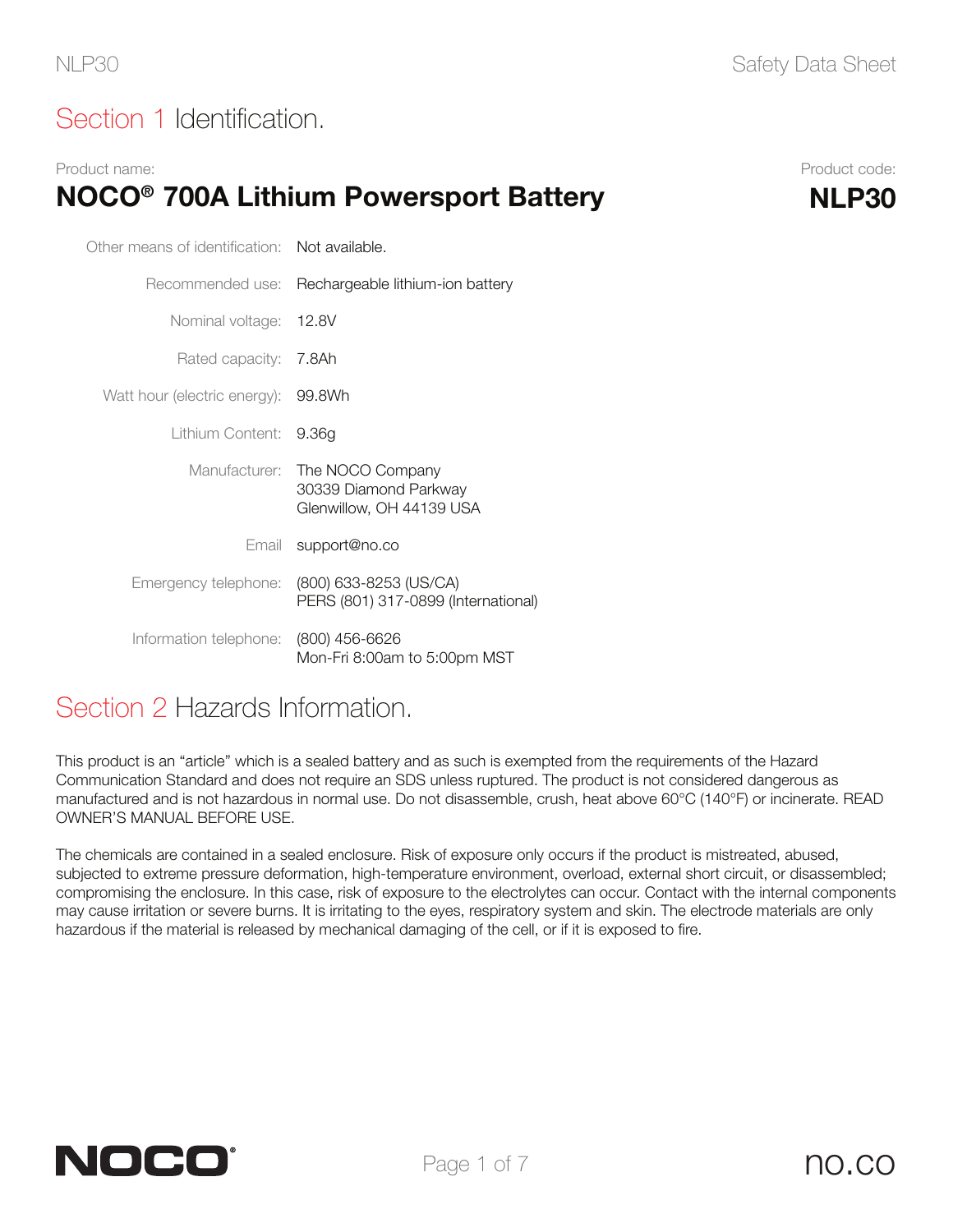# Section 3 Composition/Information on ingredients.

| <b>Chemical Name</b>        | Molecular Formula   | <b>CAS Number</b>        | Concentration % |  |
|-----------------------------|---------------------|--------------------------|-----------------|--|
| Lithium Iron Phosphate      | LiFePO <sub>A</sub> | 15365-14-7               | 35.6            |  |
| Graphite                    | $C_{24}X_{12}$      | 7782-42-5                | 23.8            |  |
| Aluminum                    | $\mathsf{A}$        | 7429-90-5                | 8.3             |  |
| Copper                      | Cu                  | 7440-50-8                | 7.2             |  |
| Lithium Hexafluorophosphate | $L$ i $PF6$         | 21324-40-3               |                 |  |
| Ethylene Carbonate          | $C_3H_4O_3$         | $96 - 49 - 1$            |                 |  |
| Dimethyl Carbonate          | $C_3H_6O_3$         | 616-38-6                 | 16.4            |  |
| Ethyl Methyl Carbonate      | $C_4H_8O_3$         | 623-53-0                 |                 |  |
| Aluminum-Plastic Film       | ٠                   | $\overline{\phantom{a}}$ | 5.0             |  |
| Other                       | ٠                   | $\overline{\phantom{a}}$ | 3.7             |  |

### Section 4 First aid measures.

|                                                                                            | General advice: The Sealed intact battery is not hazardous in normal use. First aid is only applicable in |  |  |
|--------------------------------------------------------------------------------------------|-----------------------------------------------------------------------------------------------------------|--|--|
|                                                                                            | case of a cell rupture. Cell rupture can only occur if product is misused, mechanically,                  |  |  |
| thermally, or electrically abused to the point of compromising the enclosure. Contact with |                                                                                                           |  |  |
|                                                                                            | internal components may cause allergic skin sensitization (rash) and irritate eyes, nose,                 |  |  |
|                                                                                            | throat, and respiratory system.                                                                           |  |  |

- Ingestion: Ingestion of battery contents if battery is compromised due to incorrect use or damaged may cause mouth, throat, and intestinal burns. Seek immediate medical attention. Do not induce vomiting unless directed to do so by medical personnel.
- Inhalation: Inhalation of vapors or fumes released due to heat, damage, or incorrect use, may cause respiratory irritation. If irritation of nose or throat develops, move away from source of exposure and into fresh air. Seek immediate medical attention.
- Eye Contact: For direct contact of chemicals in the battery, flush the affected eye(s) with gentle stream of clean water for at least 15 minutes, if irritation persists; seek medical attention.
- Skin Exposure: Contact with the internal battery materials can cause burns and skin irritation. If contact should occur, immediately flush with plenty of water. Cleanse affected area(s) thoroughly by washing with mild soap and water and, if necessary, a waterless skin cleaner. If irritation or redness develops and persists, seek medical attention.

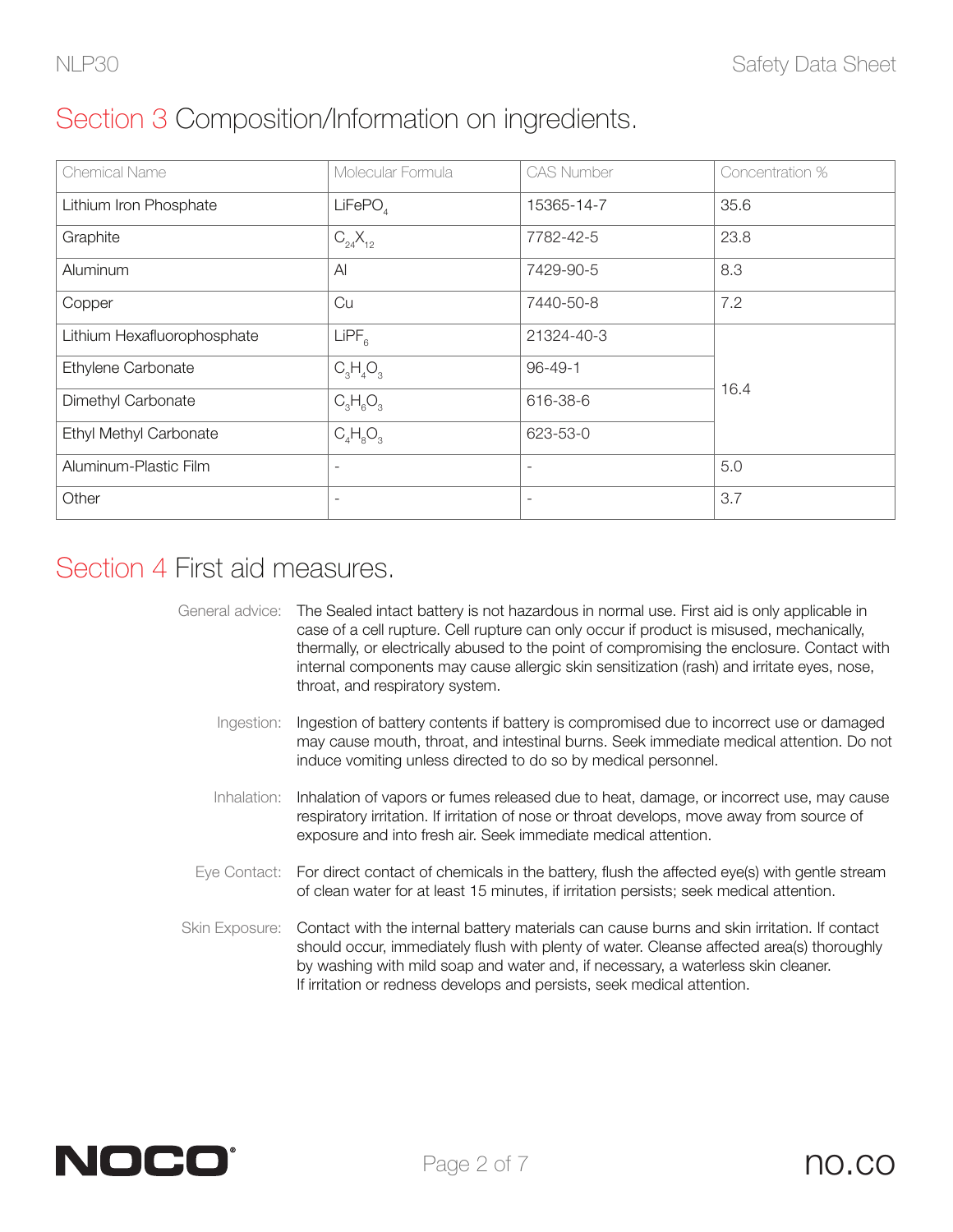## Section 5 Firefighting measures.

Promptly isolate the scene by removing all persons from the vicinity of the incident. No action should be taken involving personal risk without suitable training. Do not re-enter scene until thoroughly ventilated.

|                               | Extinguishing media: Use foam, dry powder, or dry sand, CO2 as appropriate. CAUTION: Use of water spray<br>when fighting battery fire may be inefficient.                           |
|-------------------------------|-------------------------------------------------------------------------------------------------------------------------------------------------------------------------------------|
|                               | Specific hazards: Under fire conditions, batteries may burst and release hazardous decomposition<br>products. This could result in the release of flammable or corrosive materials. |
|                               | Hazardous combustion product: Corrosive and toxic gases, metallic oxide, Carbon monoxide, Carbon dioxide.                                                                           |
| precautions for firefighters: | Protective equipment and Firefighters should wear fire-fighting suits with self-contained breathing apparatus.                                                                      |

#### Section 6 Accidental release measures.

No action should be taken involving personal risk without suitable training. See Section8.

| protective equipment, and<br>emergency procedures: | Personal precautions, If battery material is released, remove personnel from area until fumes dissipate. Provide<br>maximum ventilation to clear out hazardous gases. The preferred response is to leave the<br>area, dispose of the case after the batteries have cooled, and vapors have dissipated.<br>Avoid contact with skin and eyes and avoid inhalations of vapors. |  |  |
|----------------------------------------------------|-----------------------------------------------------------------------------------------------------------------------------------------------------------------------------------------------------------------------------------------------------------------------------------------------------------------------------------------------------------------------------|--|--|
|                                                    | Methods for containment: In the event of battery rupture, prevent further leakage or spillage if it is safe to do so.<br>Capture all released material in a plastic lined container.                                                                                                                                                                                        |  |  |
|                                                    | Waste disposal method: Dispose of container in accordance with local laws and regulations. Do not allow leached<br>substances to seep into the earth or waterways.                                                                                                                                                                                                          |  |  |

## Section 7 Handling and storage.

This product should be stored, handled, and used in accordance with all Federal, State and Local laws and regulations. Eating, drinking, and smoking should be prohibited in areas where this product is handled, stored, or processed. Wash hands, forearms, and face thoroughly after handling this product and before eating, smoking, using the lavatory, and at the end of any work period.

Precautions to be taken in Do not mix this product with other battery types. Do not overcharge. Use effective antihandling and storing: short circuit measures. Do not connect improperly or short circuit, which may result in overheating, explosion, or leakage of cell contents. Accidental short circuit may cause temperature elevation to the battery as well as shortened battery life. Be sure to avoid a prolonged short circuit, as this can rupture the battery case and cause burns and/or a fire. Do not handle near conducive objects, such as coins, metal jewelry, belts or use a metal worktable or any other material that may cause an electrical short circuit. do not use organic solvents or other chemical cleaners on the battery. Do not disassemble or tear down. Avoid battery contact with water and direct sunlight. Transport this product in a 10-70% state of charge.

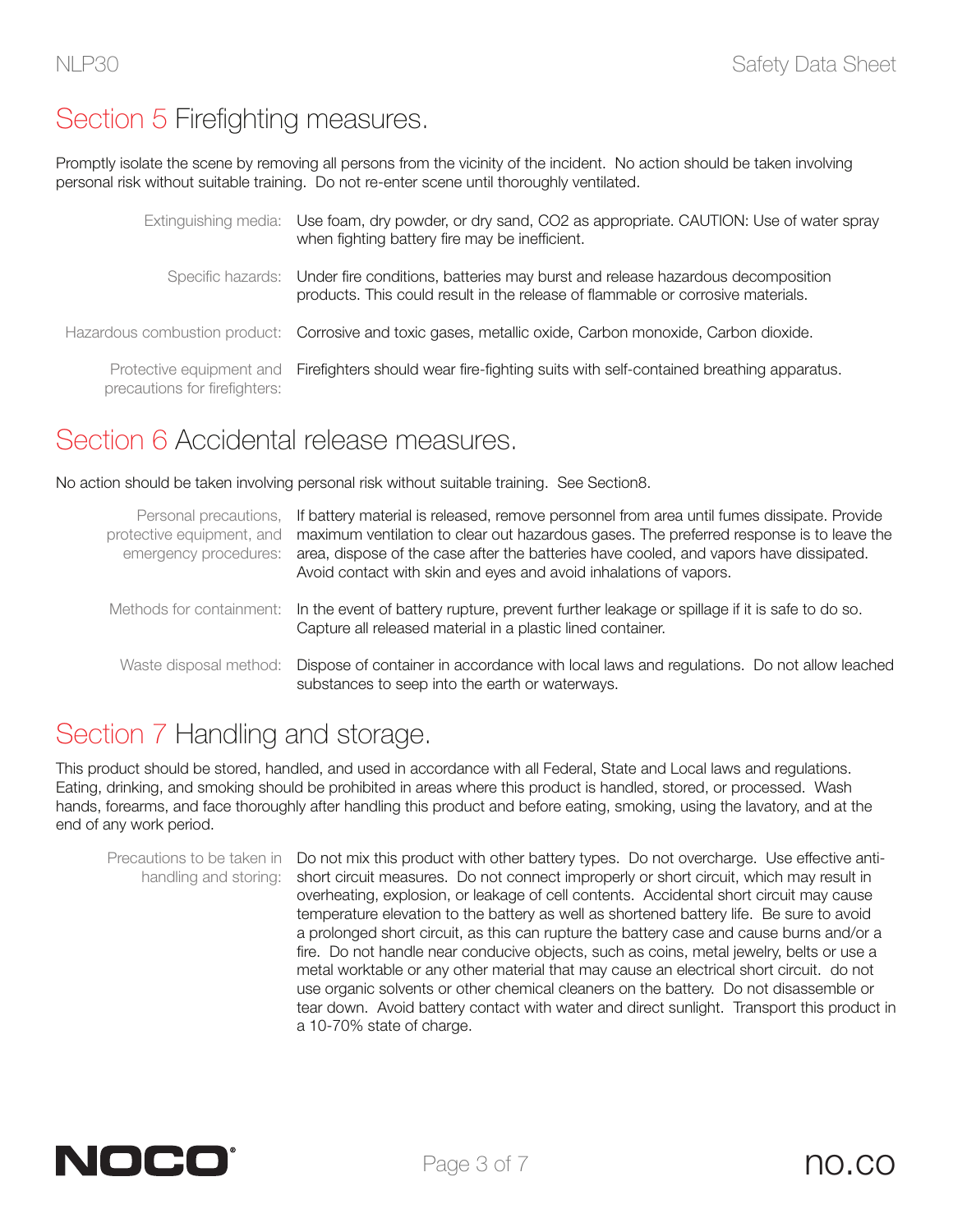# Section 7 Handling and storage continued.

Storage: Store this product in a cool, dry, and clean area. Prevent condensation on the cell and battery terminals. High temperature storage conditions may damage the performance of this product and cause leaking or rusting. Protect this product from physical damage and short circuit risk by loose metal objects near terminals. Keep product away from sparks and other sources of ignition. Do not stack uninsulated batteries on tope of each other. Do not store on an electrically conductive surface. Do not dispose of this product in a fire or furnace.

### Section 8 Exposure controls/personal protection.

| Ventilation: Use where there is adequate ventilation. Keep away from heat and flames.                                                          |
|------------------------------------------------------------------------------------------------------------------------------------------------|
| Respiratory protection: Not necessary under normal use. In case of battery rupture, use self-contained full-face<br>respiratory equipment.     |
| Protective gloves: Not necessary under normal use. Use rubber gloves if handling a leaking or ruptured<br>battery.                             |
| Eye protection: Not necessary under normal use. Wear safety goggles or glasses with side shields if<br>handling a leaking or ruptured battery. |
| Skin protection: Not necessary under normal use. Use rubber apron if handling a leaking or ruptured<br>battery.                                |
| Other protective equipment: Facility should be equipped with an eyewash station.                                                               |
| Hygiene measures: Do not eat, drink, or smoke when using this product.                                                                         |

#### Section 9 Physical and chemical properties.

- Physical state: Solid
	- Form: Rectangular Black
	- Odor: Odorless
	- Solubility: Insoluble in water.

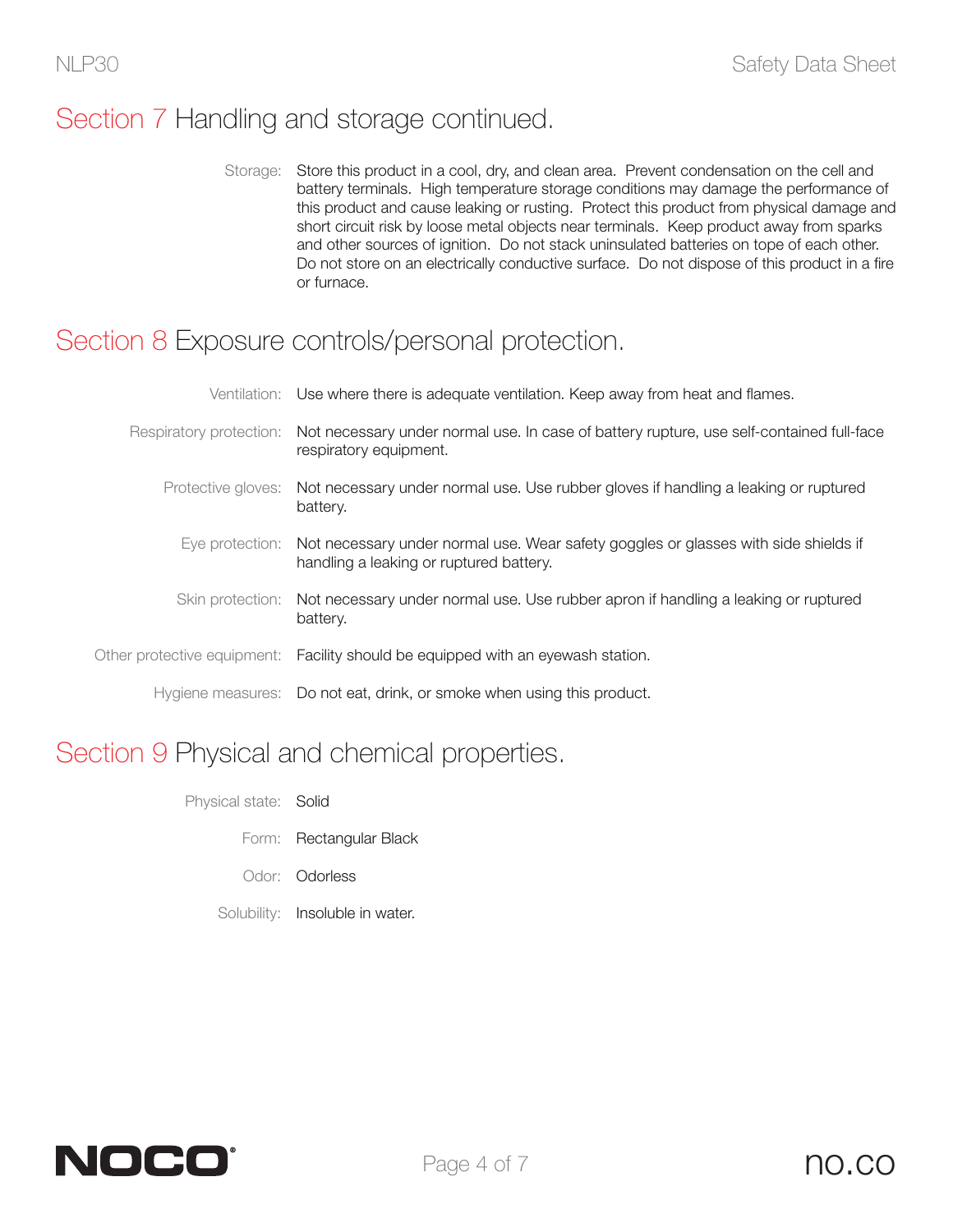#### Section 10 Stability and reactivity.

|                                           | Stability: Stable under recommended storage conditions.                                                                                                                                                                                                |
|-------------------------------------------|--------------------------------------------------------------------------------------------------------------------------------------------------------------------------------------------------------------------------------------------------------|
|                                           | Hazardous Reaction Conditions: Fire source, heating source, direct sunlight, disassembly, high humidity, immersing in<br>water, external short circuit, crushes, deformation, overcharge, explosives, inflammables,<br>strong oxidants and corrosives. |
| Products:                                 | Hazardous Decomposition Thermal decomposition may produce fumes of metal oxides or harmful gases.                                                                                                                                                      |
| Hazardous Polymerization: Will not occur. |                                                                                                                                                                                                                                                        |

# Section 11 Toxicological information.

As the battery materials in this product are sealed, the potential for exposure to the components of the battery is negligible. However, technical or electrical abuse of the product, including dismantling, crushing, exposing to heat or fire, improper storage, or other abuse to the point of compromising the enclosure, may result in the release of battery contents.

|                                                              | Acute Toxicity: No information is available.                                    |
|--------------------------------------------------------------|---------------------------------------------------------------------------------|
| Sub-acute and Chronic Toxicity: No information is available. |                                                                                 |
|                                                              | Irritation Data: Compromised Battery may cause irritation to eyes and skin.     |
|                                                              | Sensitization: Compromised battery may cause sensitization to some individuals. |
|                                                              | Mutagenicity: No information is available.                                      |
|                                                              | Carcinogenicity: No information is available.                                   |
|                                                              |                                                                                 |

# Section 12 Ecological information.

Discarded batteries may be harmful to the environment.

## Section 13 Disposal considerations.

This product should be completely discharged prior to disposal. The battery contains recyclable materials. It is strongly suggested to recycle. Refer to National or Local regulations before handling. Disposal of the product should be performed by permitted, professional disposal firms knowledgeable in National or Local regulations of hazardous waste treatment and hazardous waste transportation.

This product has been classified as a State hazardous waste. States codes applied: CA 141, WA WT01.

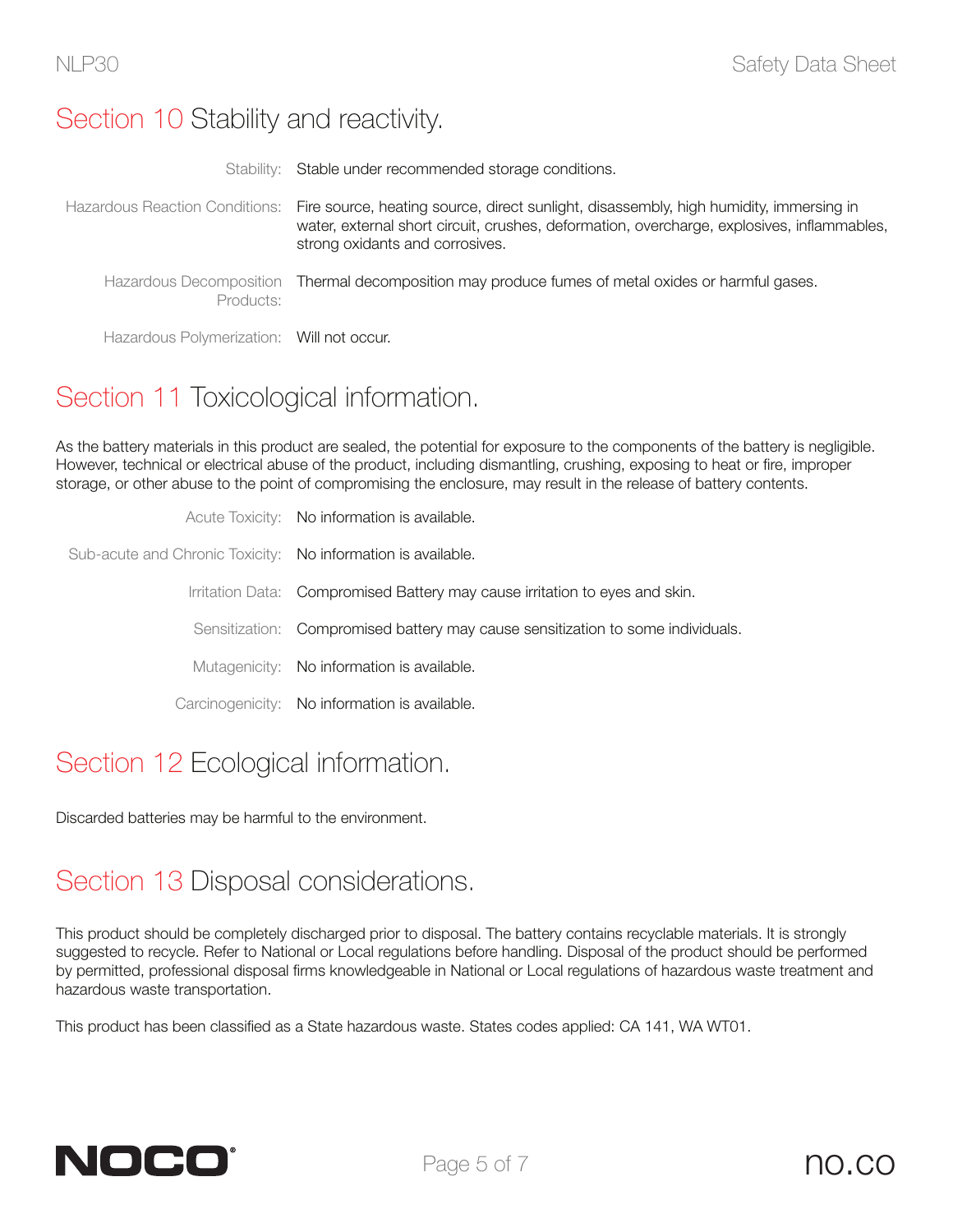# Section 14 Transport information.

When transported in original packaging, this product complies with all applicable shipping regulations as prescribed by industry and legal standards which include UN Recommendations on the Transport of Dangerous Goods; IATA DGR 60th Edition (Effective 2019) Packing Instruction 965 of section IB and US DOT requirements.

The product in this Safety Data Sheet is less than 100Wh. Cells and batteries have been proven to meet the requirements of each applicable test in the UN Manual of Tests and Criteria, Part III, sub-section 38.3. Original packaging has passed the 1.2m drop test.

Air shipment is discouraged unless person preparing or offering product for air shipment is adequately instructed and trained. Training should cover the Department of Transportation's Hazardous Materials Regulations (49CFR, Parts 171-180), ICAO'S Technical Instructions, IATA's Dangerous Goods Regulations and the International Maritime Organization's IMDG Code.

UN number: UN3480

Proper Shipping Name: Lithium-ion battery

Air Shipments (IATA DGR 62nd Edition Effective 2021) Training is Required for Air Shipping of Lithium Ion Batteries.

Hazard Class: Hazard Class 9

Packaging requirement: Packing Instruction 965 of section IB

Sea Transportation, according to IMO IMDG Code (Amend 39-2018)

Packaging requirement: Not Restricted

Special Provision: SP188

EmS Number: F-A, S-I

- Europe Road (ADR): Compliant with Special Provision 188 of the ADR/IMDG Regulations and can be transported as "Excepted"
	- US Road (DOT): Compliant with Special Provision 188 of the DOT/IMDG Regulations and can be transported as "Excepted"
		- Canada (TGD): Compliant with Special Provision 34 of the TDG Regulations and can be transported as "Excepted"